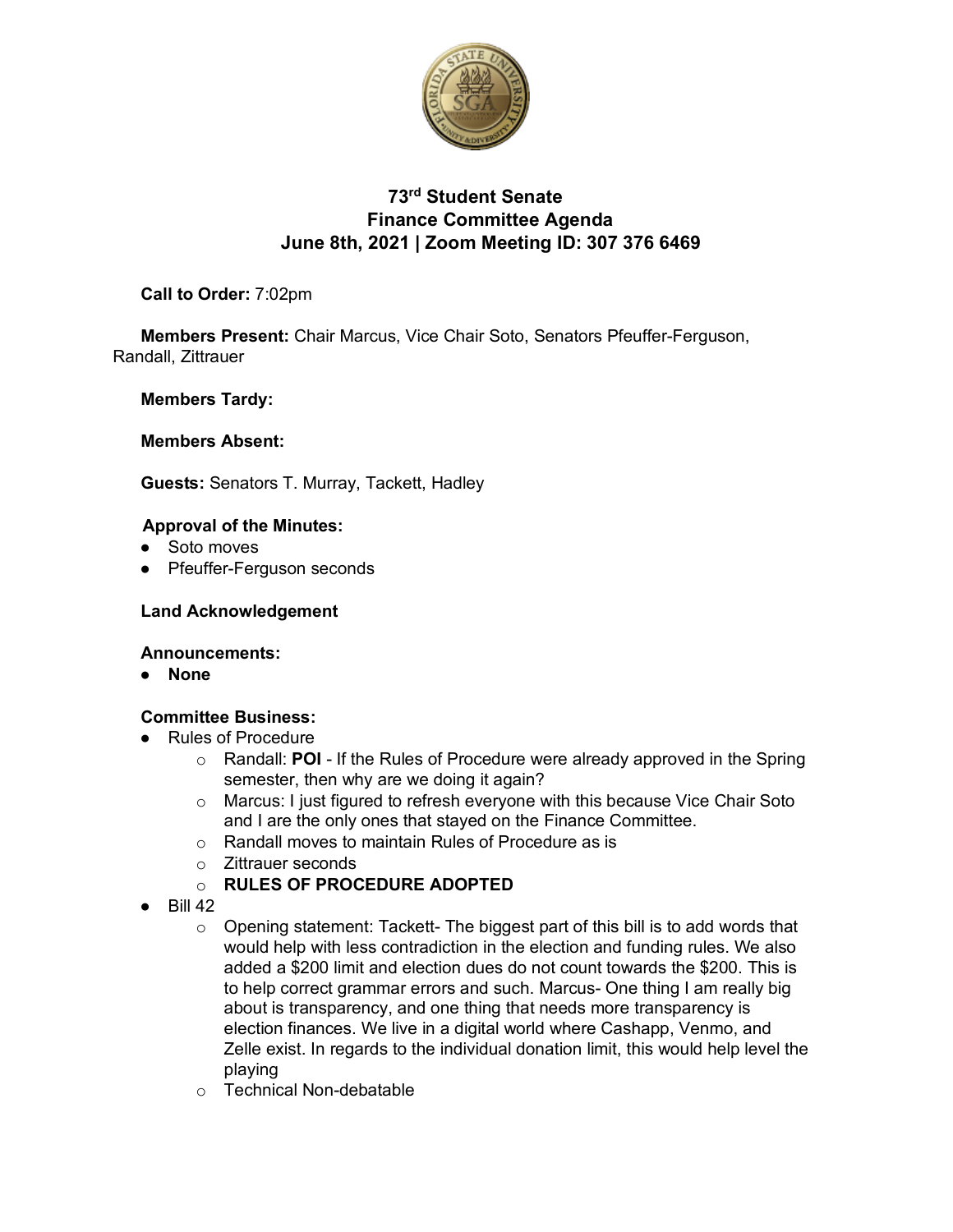

- Randall: How did you choose \$200?
- Marcus: We took some data and saw that around \$200 was the middle ground of the amount of donations, but we would be happy to be flexible with the total amount.
- Randall: What do you mean by party candidate dues?
- Marcus: Usually, candidates pay party dues in order to run with the specific party.
- Randall moves to add "membership" in front of "dues" in 710.4Ei
- Pfeuffer-Ferguson seconds
- **SPONSOR FINDS AMENDMENT FRIENDLY**
- Randall: Are you finding that specific organizations are donating to candidates?
- Marcus: If they are receiving donations from any organization, then we just want to make sure that we increase the transparency in that process.
- Randall: How are you differentiating between a donor donating or just a student?
- Tackett: We would see it on the final expense report.
- Randall: How would you know that it would be enforced? Who is investigating that?
- Marcus: It is in statutes that if you are donating on behalf of someone that it would have to be documented.
- Randall moves to let a non-committee member to speak
- Zittrauer seconds
- Senator Hadley: I believe that there could be a stipulation or some more enforcement, but I like this bill.
- Randall moves to enter roundtable
- Pfeuffer-Ferguson seconds
- o Roundtable
	- Tackett: If anyone has any suggestions about enforcing and the amount, feel free to let us know.
	- Randall: I think we need to look more into 711. Will it encourage more outside organizations to donate?
	- Tackett: I would argue that the organizations would be more encouraged to donate.
	- Randall: Where would we define "organizations?"
	- Tackett: What do you mean by "organizations?"
	- Randall: There are a lot of people that would fall into that in terms of Registered Student Organizations.
	- Marcus: We were looking at it as outside organizations donating to SGA elections.
	- Zittrauer: I think that this is a good bill, but what is stopping organizations from giving its members donations?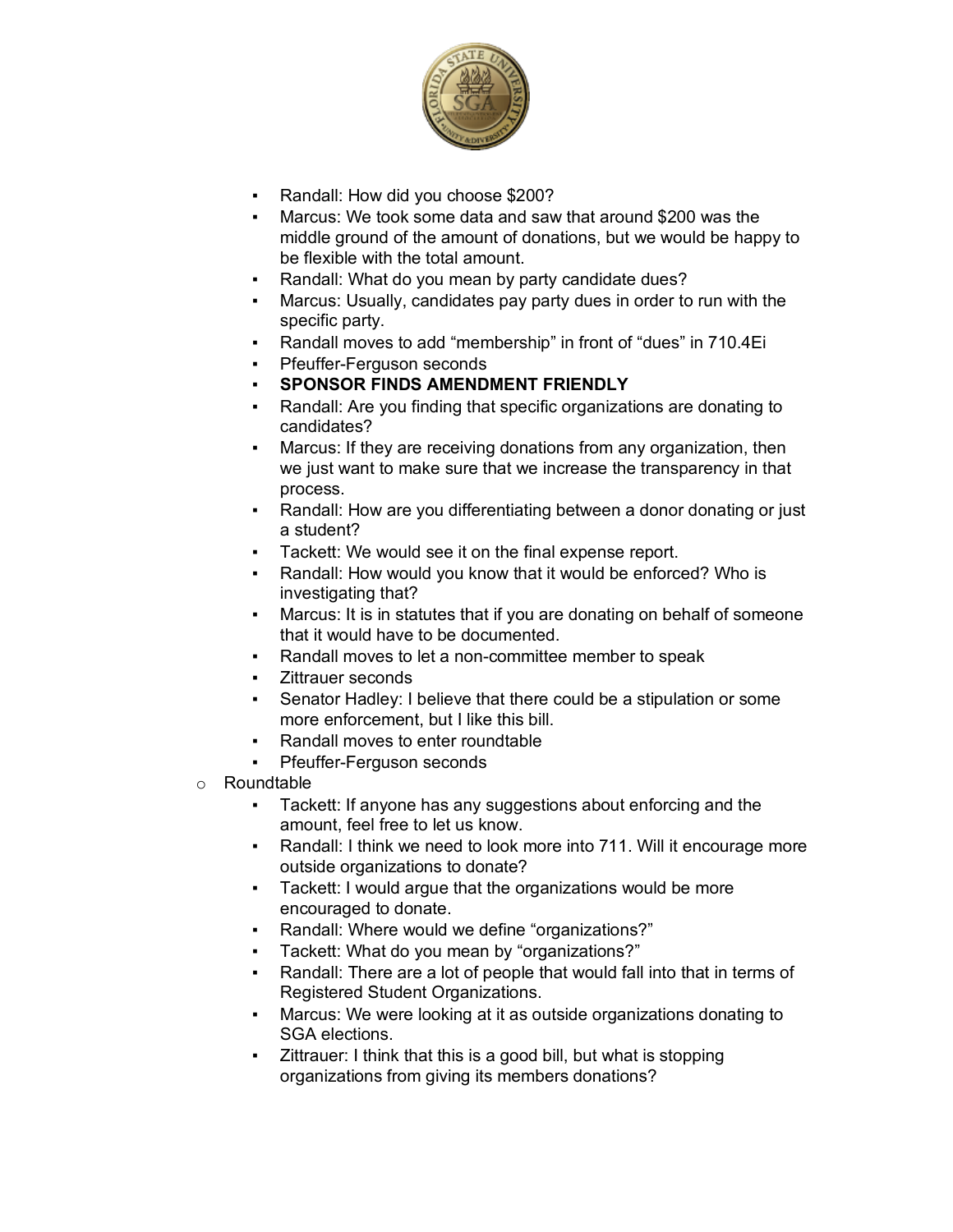

- Marcus: Nothing in this bill is stopping organizations from donating to candidates.
- Hadley: I think that worrying about these things is a valid concern, but I am not sure if worrying about this is really pertinent towards SGA.
- Randall moves to amend 710.4 to create "G. If an individual is donating as a proxy for an organization, the entirety of the exchange should be documented."
- Zittrauer seconds
- **SPONSOR FINDS AMENDMENT FRIENDLY**
- Randall moves to amend 710.4A "i. An organization in this statute shall be defined as a Registered Student Organization (RSO) or non-FSU-affiliated organization."
- Pfeuffer-Ferguson seconds
- **SPONSORS FINDS AMENDMENT FRIENDLY**
- Tackett: I have emailed the past two Supervisor of Elections, as well as Ben Young, about the expense reports, but I have yet to hear back.
- Randall: **POI** Have you all looked at BSU elections and all elections?
- Marcus: Yes.
- Randall: It looks like a lot of candidates are raising over \$250, so do you think we should change the number?
- Marcus: I think we should keep the amount to \$200 to make it fair and reasonable.
- Hadley: **POI** Does this legislation include in-kind donations?
- Tackett: Could you define what "in-kind" means?
- Hadley: In-kind donations are goods and services that are given to organizations.
- Randall moves to call to question
- Pfeuffer-Ferguson seconds
- Closing statement: Marcus- I think we had a productive conversation about this bill. I think we made it more specific, and I am happy with the changes that we made. Tackett- This is going to go through the Judiciary committee, and we want this to go perfectly on the floor.
- Vote: Y: 3 Pfeuffer-Ferguson, Zittrauer, Randall, N: 0 A: 1 Marcus
- **BILL IS PASSED TO JUDICIARY**
- Bill 43
	- $\circ$  Opening statement: Tackett- There is only one change with this bill. A 501c4 organization can be partisan and this bill stops partisanship interfering with our SGA elections. Marcus- I think we should
	- o Randall moves to enter roundtable
	- o Zittrauer seconds
	- o Roundtable
		- Tackett: I have worked with a non-partisan organization that works with immigration issues, and they also have a 501c4 where they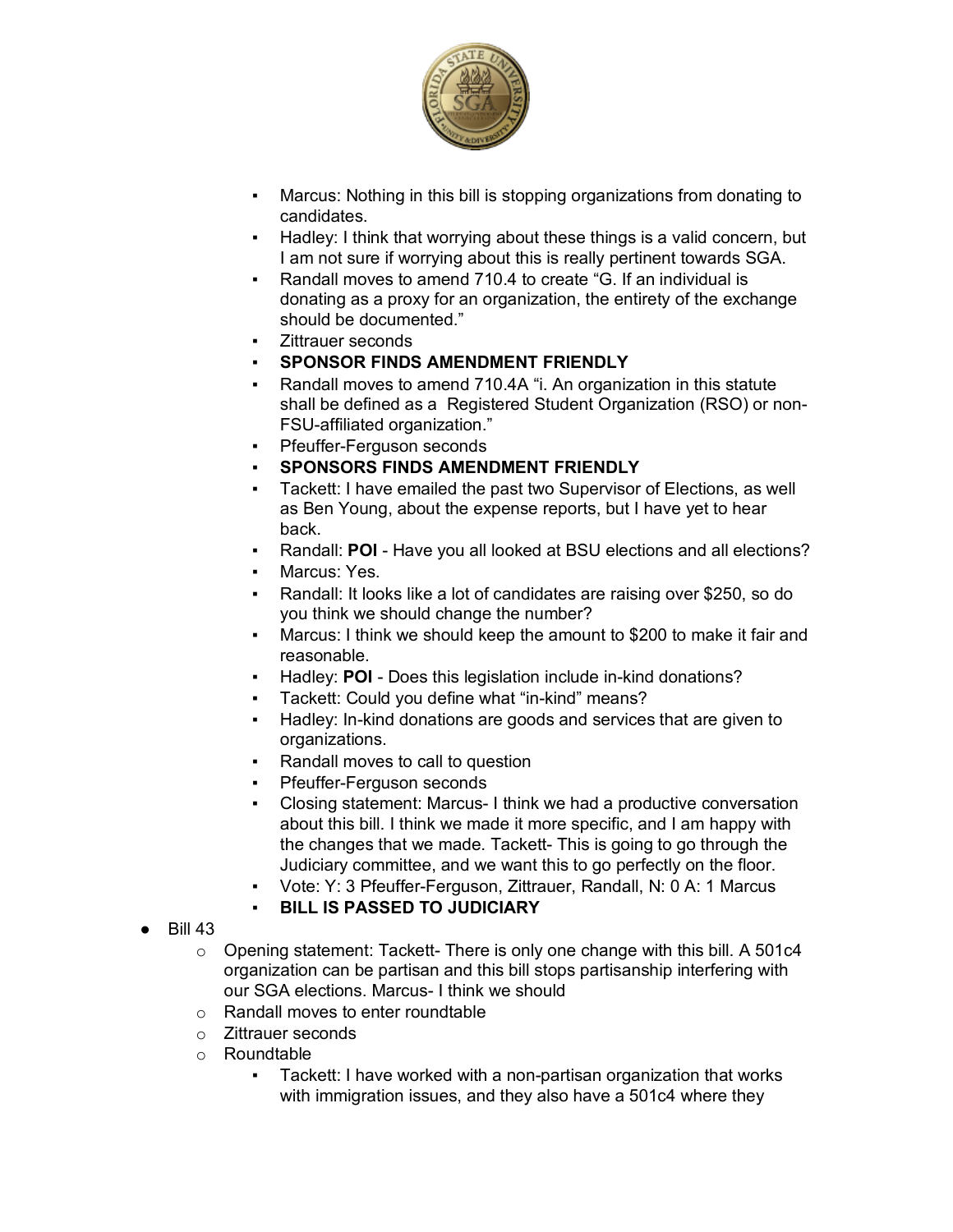

donate to specific candidates for their elections. 501c3 is non-taxed and non-profits, whereas 501c4 is partisan and receives tax money.

- Randall: There are a bunch of non-profit organizations that are very biased and partisan.
- Marcus: There was an organization that publicly stated on their social media accounts that they donated money to a specific candidate for their campaign.
- Hadley: I would like to continue a very firm separation of church and state, but can you explain more of the difference between 501c3 and 501c4?
- Randall: 501c3s are tax-free and it is more service-based. There are lots of rules that need to be followed in order to reach that level, as well as forms and boards and such.
- Tackett: I originally put the 501c3 into the bill, and we came to the conclusion of having just 501c4 because of their partisanship.
- Marcus: A lot of this is out of my control, but I do not want any dirty money within our Student Government.
- **Randall moves**
- Pfeuffer-Ferguson seconds
- Closing statement: I appreciate the debate that we had on this. I did not see any direct donations, but we do have two elections-worth of records go missing. The goal is to increase more transparency within our campaign money and finance elections, as well as keep it on a grassroots scale.
- Vote: Y: 3 Pfeiffer-Ferguson, Randall, Zittrauer N: 0 A: 1 Marcus
- **BILL IS PASSED TO JUDICIARY**

## **Old Business:**

● **None**

## **New Business:**

- Approve Rules of Procedure
- Bills and Resolutions
	- o Bill 42, sponsored by Marcus & Tackett
	- o Bill 43, sponsored by Marcus & Tackett

## **Unfinished Business:**

● **None**

## **Final Announcements:**

● Randall: I put together the Finance Code and revised all the changes. We started with grammatical errors and such, but we would love to get more input on the Finance Code.